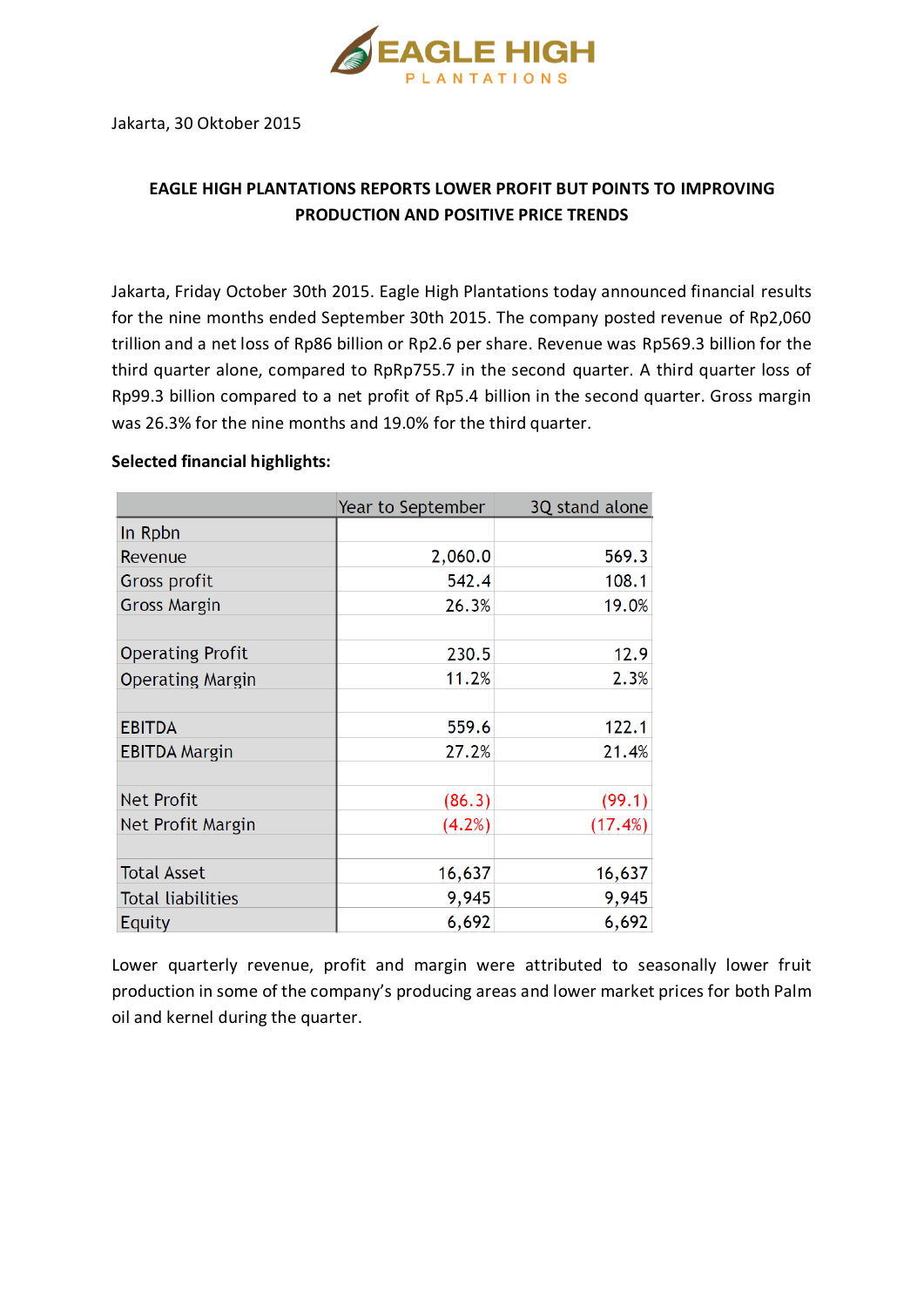

## **Selected operational highlights:**

|                       | Year to September | 3Q stand alone |
|-----------------------|-------------------|----------------|
| In tons               |                   |                |
| <b>FFB Production</b> | 949,162           | 300,341        |
| <b>CPO Production</b> | 244,117           | 77,012         |
| Kernel production     | 37,300            | 12,785         |
| OER %                 | 23.7%             | 23.7%          |
| KER %                 | 4.0%              | 3.9%           |
|                       |                   |                |
| In Rp/kg              |                   |                |
| Price                 |                   |                |
| Palm oil              | 7,240             | 6,797          |
| Kernel                | 4,517             | 4,509          |

Despite the net loss, EBITDA was a positive Rp559.6 billion for the nine months and Rp122.1 billion in the third quarter as improving cash costs from economies of scale were realized, helping to mitigate lower market prices.

Total assets were Rp16,637 trillion, almost unchanged from the second quarter. In contrast to the rapid expansion of the last several years we have anticipated a slower growth global economy, and switched our focus towards sustained revenue and profit growth which will bring us stronger cash flows.

## **Plantations:**

|                    | Year to September | 3Q stand alone |
|--------------------|-------------------|----------------|
| In hectares        |                   |                |
| Total planted area | 153,155           | 153,155        |
| <b>Mature</b>      | 115,053           | 115,053        |
| <i>Immature</i>    | 38,102            | 38,102         |
| New planting       | 1,571             | 359            |

Nicolaas B. Tirtadinata, Eagle High Plantations President Director, commenting on the results said, "The first nine months of 2015 has been a challenging but exciting time as we combine two significant plantation companies. And this has been managed during a period of weak market conditions, impacting the entire CPO industry. In 2015, our focus has been on consolidating assets to increase productivity so we will benefit from higher yield with the increasing maturity of our plantations. The recovery of the palm oil price in recent weeks and seasonal rise in our October production gives us cause for optimism through the fourth quarter and into 2016".